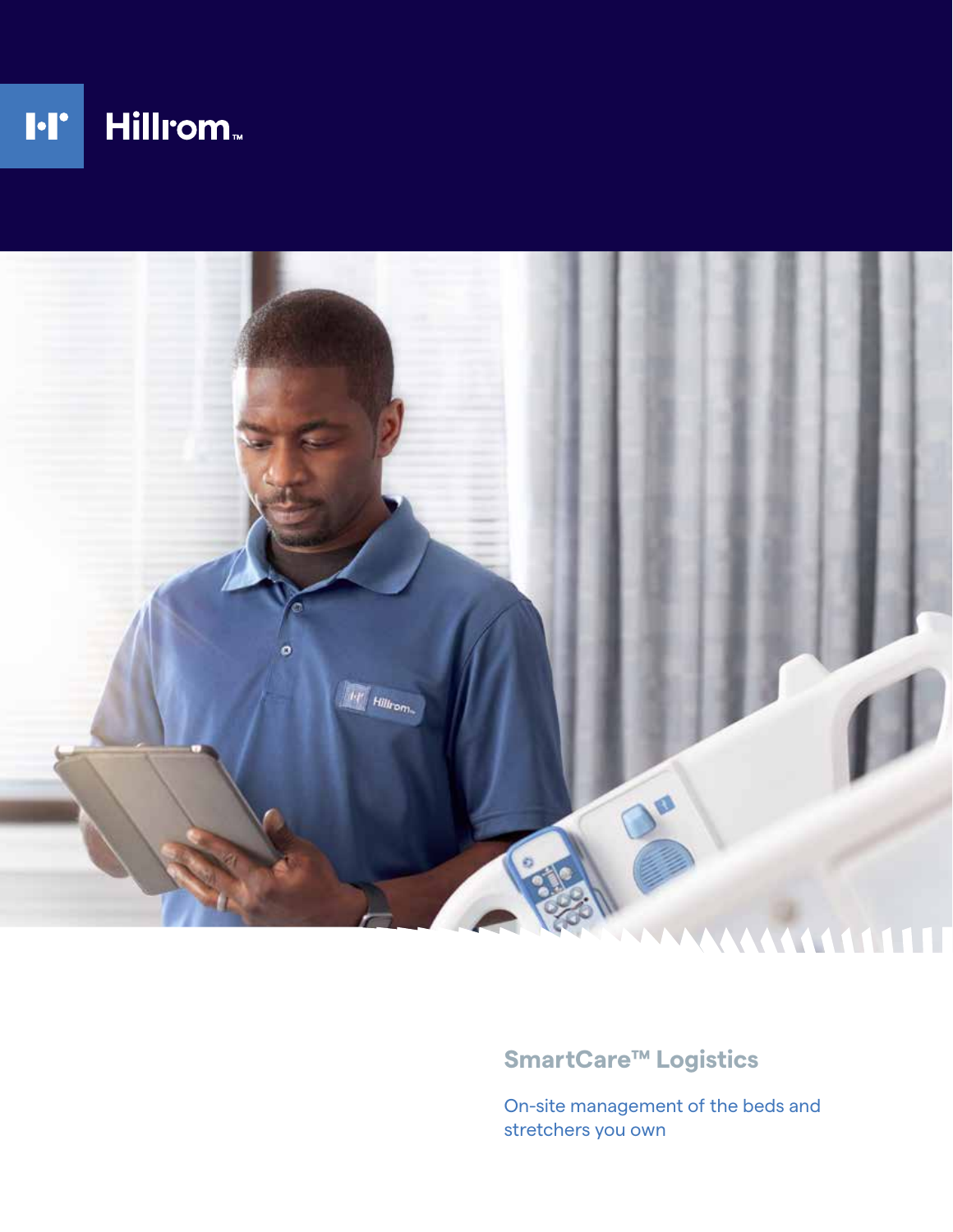You've carefully purchased the right beds and stretchers for your hospital. Yet you find yourself renting the same equipment because you can't find yours when you need it. The result is lost time searching for equipment, unnecessary rentals and worse yet—delays in patient care.

There is a better way—by using the right combination of asset-locating technology, on-site management and easy access to utilization data.

Make the most of the beds and stretchers you own; ensuring they spend less time lost in hallways, and more time helping you deliver the best patient care.



# **IS YOUR INVESTMENT SUPPORTING YOUR PATIENTS OR LOST IN A HALLWAY?**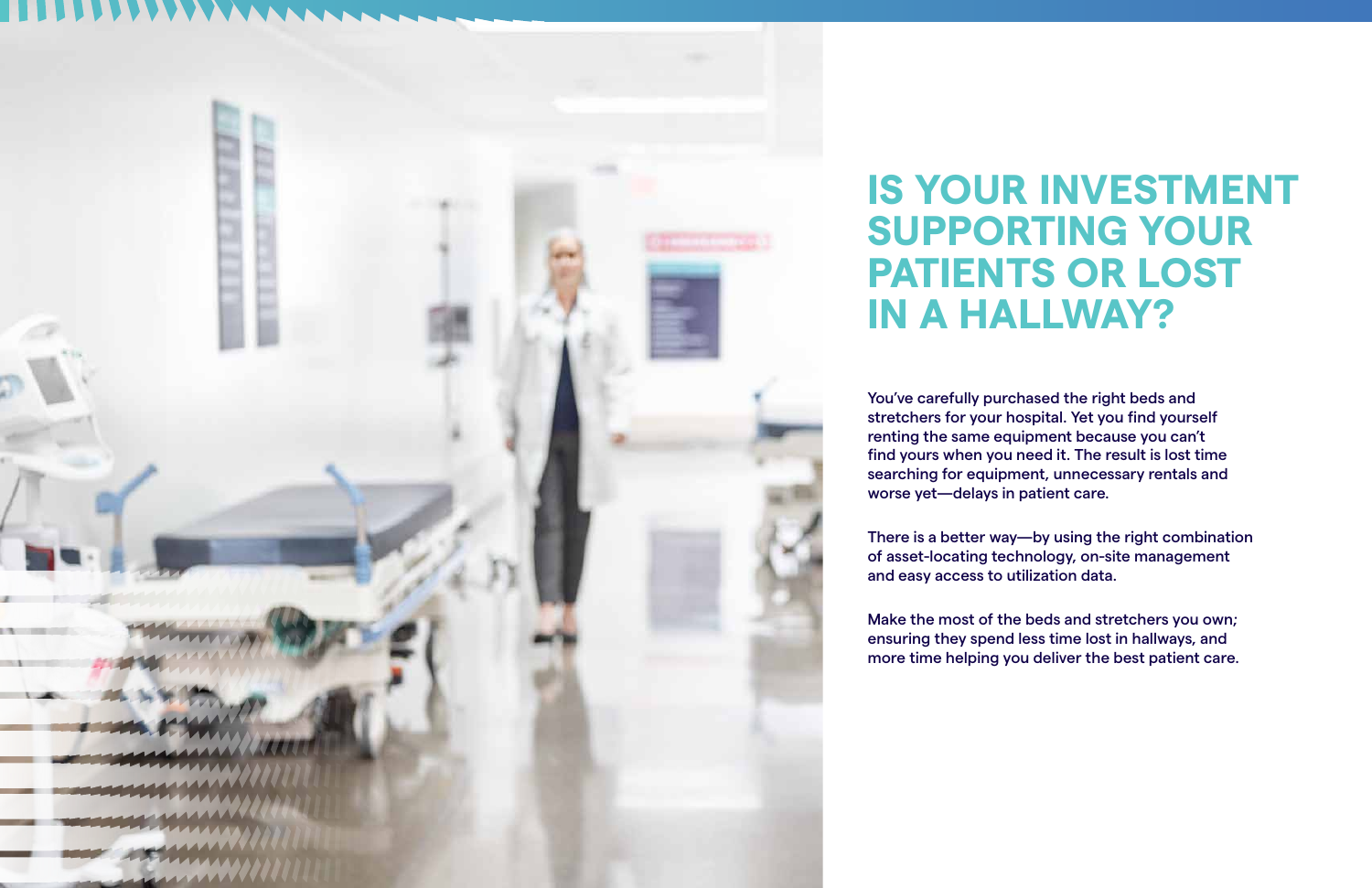- . **Track the location of beds and stretchers you own in near real-time.**
- . **Complete bed and stretcher orders, which includes delivering and promptly removing them from patient care areas.**
- . **Perform hallway sweeps, ensuring unused beds and stretchers are in decontamination or storage areas.**
- . **Inspect beds and stretchers between orders for safety and functionality.**

## Your Best Solution: SmartCare™ Logistics Program

Whether you need 24/7 management of your full fleet, or help managing specialty therapy beds during peak hours, we can tailor a program specifically for you. Our on-site specialists will:

> **WITH A SMARTCARE LOGISTICS PROGRAM.1**

**WITH A SMARTCARE LOGISTICS PROGRAM.1**



- **Have patient-ready equipment** delivered when and where you need it
- . Manage assets, orders and KPIs with a simple dashboard



### **In just 15 days, a New York hospital reduced its rental spend by**

**In one year, a Connecticut hospital reduced its rental spend by**

With the SmartCare Logistics program, we can help your investments do more for your patients, your caregivers and your bottom line. We've been providing this service for more than two decades, so we're more than experienced—we're experts.



### **KNOW WHAT YOU'VE GOT—AND WHERE**

- . Locate equipment in near real-time
- Locate equipment in near real-tim<br>- Keep unused beds and stretchers out of your hallways, helping meet regulatory requirements



### **WORK EFFICIENTLY**

### **RIGHT-SIZE YOUR RENTAL SPEND**

- . Use more of the beds and stretchers you own
- **Reduce unnecessary rentals with a** single provider to help you balance owned vs. rented assets



## Benefits Go Beyond the Movement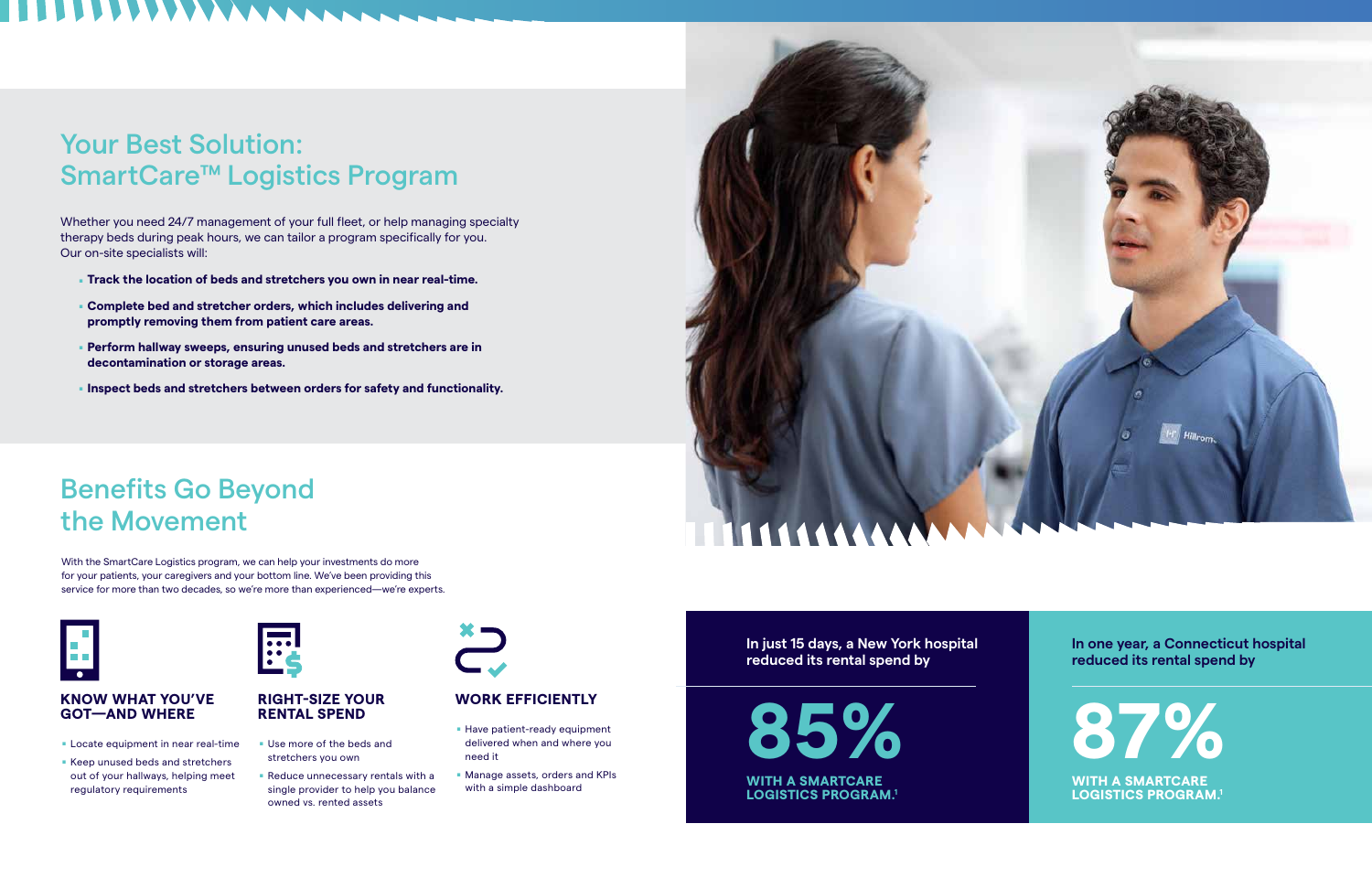



## Powered by Smart **Technology**

Our on-site asset specialists use proprietary SmartCare Locating Technology to manage your program. This powerful software tracks your equipment and keeps you informed.

### **RFID Technology**

We use a passive RFID system consisting of RFID tags, a handheld RFID sled reader and a mobile app. The technology can locate equipment from outside patient rooms—and up to 30 feet away. It can even identify equipment due for preventive maintenance.

### **Easy to Implement**

- . Check availability by model
- . See the location in which it was last scanned
- **E** Break down asset utilization status



The solution works with either a WiFi® connection or cellular signal—no additional hospital infrastructure required.

### **Designed for Privacy**

The system does not collect any protected health information (PHI).



## Tracking the Metrics that Matter

The SmartCare Dashboard puts program features and metrics at your fingertips. Easily order the beds and stretchers you own, check availability by model, locate equipment and monitor program KPIs with total transparency.

### **MANAGE YOUR ASSETS**

### **MANAGE YOUR ORDERS**

- . View today's orders by status, department, model or hour
- **Check delivery compliance and view average** delivery times

| $\scriptstyle\rm{m}$<br>headless to control teachers                                                                                                                                             | w                                                                                                                                                                                    | ◎ ☆ 酉                                                                                                                                                                                                                                                                                                                                                                  |
|--------------------------------------------------------------------------------------------------------------------------------------------------------------------------------------------------|--------------------------------------------------------------------------------------------------------------------------------------------------------------------------------------|------------------------------------------------------------------------------------------------------------------------------------------------------------------------------------------------------------------------------------------------------------------------------------------------------------------------------------------------------------------------|
| lett * Milon * Chair Winst Braker Winns * Dig-+                                                                                                                                                  |                                                                                                                                                                                      |                                                                                                                                                                                                                                                                                                                                                                        |
| ashboard                                                                                                                                                                                         |                                                                                                                                                                                      |                                                                                                                                                                                                                                                                                                                                                                        |
| ANSETS                                                                                                                                                                                           | <b>ORDERS</b>                                                                                                                                                                        | <b><i>PLACE HEW CREEK</i></b>                                                                                                                                                                                                                                                                                                                                          |
| <b>TODAY'S DROOM</b>                                                                                                                                                                             | ORGER BY LOCATION                                                                                                                                                                    | <b>GREAK AT MODEL</b>                                                                                                                                                                                                                                                                                                                                                  |
| H<br>49<br>11<br>٠<br>÷.<br>N<br>$\left\langle \cdot\right\rangle$<br>÷.<br>Ŧ<br>m.<br>×<br>÷<br>÷<br>$\rightarrow$<br>99. .<br>CAND <b>B</b> STAT B CURROU<br><b><i>BUY CRESCR TLAMAARY</i></b> | <b>A BURGEROUS</b><br>41.5 limited in-<br>Mi print: Bi d'isolado al principale da diferente:<br>A REPORT & CONSTRUCTION AND A CHARGED & CHARGED<br>it waters to<br>ORTHUR DOMESTICS. | <b>Rollov Hill (Takisto)</b><br><b>BRUSHARE (FWT)</b><br>PEGGMESI-BRE.CTMAINEL<br><b>NAVALISM BASKETING STARRINGS</b><br>TOTALIZED SHAUTERS (8141)<br>TOTALLINE ME ISTATE<br>(413) 432-912 (Crediter)<br>considered to 5 drinks<br><b>********</b><br>٠<br>A ASSOCIATE MULTING TO PARTIAL MICROSOFIC MIC<br><b>NATIONAL PROPERTY</b><br>ANTARCK ORIGINAL TANS BARACTER |
| $\blacksquare$                                                                                                                                                                                   |                                                                                                                                                                                      | to:<br>sai-                                                                                                                                                                                                                                                                                                                                                            |
| ۰<br>$\omega$<br>Ξ<br>$\sim$<br>$\sim$                                                                                                                                                           |                                                                                                                                                                                      | 458.1<br><b>ATTACK</b><br>tori                                                                                                                                                                                                                                                                                                                                         |